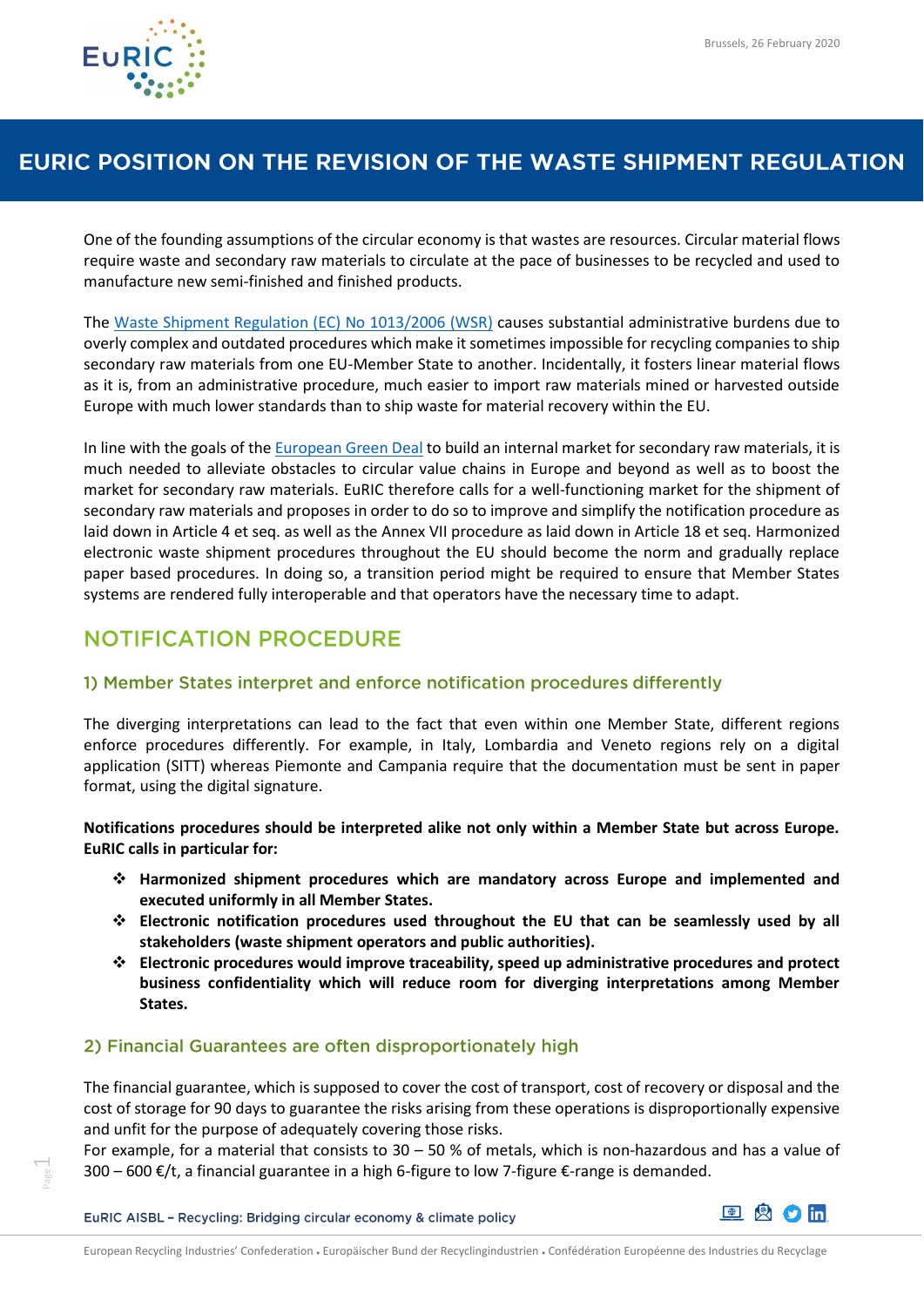

**EuRIC proposes to harmonize and clarify the provisions about financial guarantees, in particular when deciding about the sum. A system collectively mutualising risks to ensure that financial guarantees are proportionate would be welcomed.** 

### 3) No harmonized expiry dates of written and tacit consents

According to Article 9(4) and (5) a written consent to a planned shipment shall expire one calendar year after it is issued or on such later date as is indicated in the notification document, whereas a tacit consent shall expire one calendar year after the expiry of the 30-day time limit referred to in paragraph 1. This can lead to the fact that the written consent is still valid whereas the tacit consent has already expired, without the notifier knowing it.

**We propose that the Regulation should stipulate that all competent authorities, including the competent authority of transit, must issue their consents for the time period requested by the notifier.**

### 4) Prior information regarding actual start of notified shipments

After consent has been given to a notified shipment by the competent authorities involved, the notifier shall send signed copies of the then completed movement document to the competent authorities concerned at least three working days before the shipment starts. The 3 working days requirement poses significant difficulties in organizing shipments of waste lead-acid batteries, for example, since there is lack of transport capacity, and many times the notifier gets to know in the last moment whether the transport company is able to send a truck. The requirement seriously and unnecessarily hinders the organization of waste shipments falling under the prior notification and consent procedure, the route of which is known anyway by the authorities.

**Therefore, we propose that the 3 working days requirement should be reduced to a more workable 1 working day requirement.**

#### 5) Language barriers

Language barriers slow down waste shipments procedures as some Member States have required to have all submitted documents (regarding notification, information, documentation or other communication) only in their national language. This renders waste shipments procedures even more complex.

**EuRIC suggest that it should be set out in the WSR that if the information is provided in English, it should be acceptable for EU Member States.**

EuRIC AISBL - Recycling: Bridging circular economy & climate policy

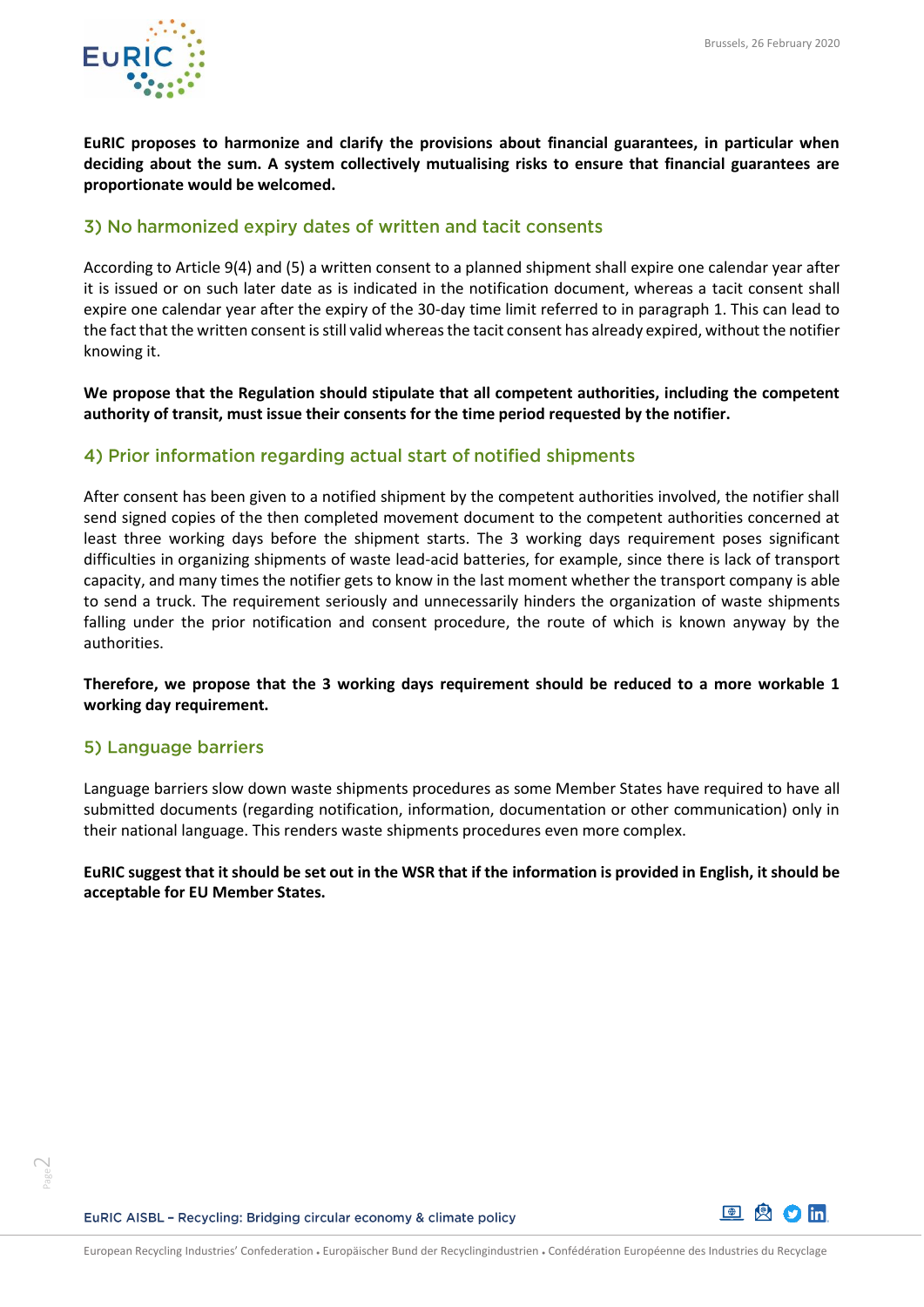

# **ANNEX VII PROCEDURE**

### 1) Different waste classifications & interpretations

There are significant barriers for recycling and uncertainty for recycling companies which are caused by differences in (1) classifications of waste (whether or not green-listed), (2) in understanding of authorities whether the material is a waste or a product, and (3) interpretations of impurity levels acceptances. For example, steriles content accepted by competent authorities vary between 2 – 10 %.

**We call for a better harmonization of waste classification with a particular focus on hazardous waste as well as predictable, proportionate and risk-based rules regarding contamination in green listed waste.** 

### 2) Different interpretations of persons who arrange the shipments

A major issue for the recycling industry is that some countries only allow export for companies established under the jurisdiction of the country of dispatch. The application of the WSR is not only inconsistent between EU Member States, but also between regions within one Member State. This causes major burdens to the internal market for secondary raw materials.

**EuRIC strongly supports a harmonized solution, which streamlines/simplifies exports of non-hazardous waste destined for recovery, without the need for a company to be established in a number of Member States in order to be able to appear as person arranging the shipment in box 1 of the Annex VII document.**

### 3) Electronic Annex VII procedures

**EuRIC supports, as for notification procedures, uniform electronic Annex VII procedures across Member States to speed up the shipments of green listed waste and protect business confidentiality while improve their traceability for competent authorities.** 

### 4) Distinguish in law between mere administrative mistakes and criminal behaviour

No shipment should be regarded as illegal shipment because of mere administrative errors in Annex VII, and no company should be sanctioned with extremely high fines applying to illegal shipments because of an administrative error. Some companies fill in tens of thousands of Annex VII documents per year, with the largest ones reaching hundred thousand Annex VII documents per year. Compliant companies conduct their business with high-level of precision, but still an error can occur for example filling incomplete contact details of the recipient.

**We propose that the Regulation should explicitly stipulate, for example in the definition of illegal shipment in Article 2(35)(g)(iii), that a shipment shall not be regarded as illegal shipment because of administrative errors in Annex VII.**

### 5) More frequent update of Requiation 1418/2007 needed

[Regulation 1418/2007](https://eur-lex.europa.eu/legal-content/en/ALL/?uri=CELEX%3A32007R1418) is currently under revision but those revisions are only conducted every few years. Since [the last revision](https://eur-lex.europa.eu/legal-content/EN/TXT/?uri=CELEX:02007R1418-20140718) 5 years ago, many countries have changed or updated their national legislations on waste imports so tha[t Regulation 1418/2007](https://eur-lex.europa.eu/legal-content/en/ALL/?uri=CELEX%3A32007R1418) does not reflect the current legislation of some countries. **EuRIC calls for a more frequent update of** [Regulation 1418/2007](https://eur-lex.europa.eu/legal-content/en/ALL/?uri=CELEX%3A32007R1418)**in order to effectively mirror the changes regarding legislation on waste imports on international level.** 

EuRIC AISBL - Recycling: Bridging circular economy & climate policy